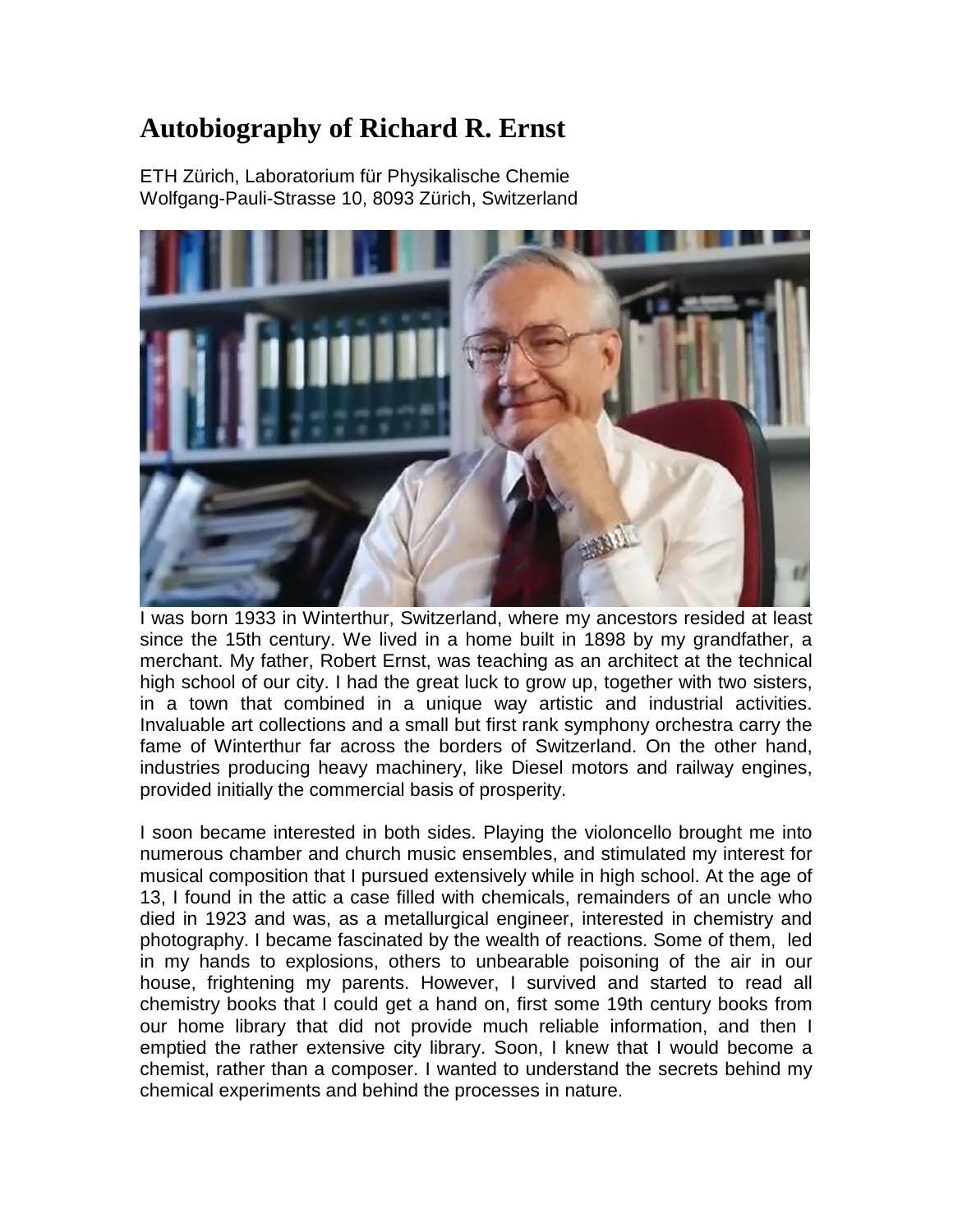Thus, after finishing high school, I started with high expectations and enthusiasm to study chemistry at the famous Swiss Federal Institute of Technology in Zurich (ETH-Z). I was rapidly disappointed by the state of chemistry as it was taught at ETH-Z in the early fifties; we students had to memorize uncountable facts that even the professors did not comprehend. A good memory and not impeccable logic was on demand. The physical chemistry lectures did not reveal much insight either; they were limited by not reaching beyond classical thermodynamics. Thus, I had to continue, similar to my high school time, to gain chemical insight by reading. I learned a lot at that time from "Theoretical Chemistry" by S. Glasstone. It revealed to me the foundations of quantum mechanics, spectroscopy, statistical mechanics, and statistical thermodynamics, subjects that were never even mentioned in lectures. An exception were the voluntary and seminal lecture courses, given by the young enthusiastic Professor Hans H.Günthard who had studied chemistry and physics in parallel.

It was clear to me, after my diploma as a "Diplomierter Ingenieur Chemiker" and after some extensive military service, that I had to start my PhD thesis in the laboratory of Professor Hans H.Günthard. Fortunately, he accepted me and associated me with a young most brilliant scientist, Hans Primas, who never went through any formal studies but nevertheless acquired rapidly whatever he needed for his work that was then concerned with high resolution nuclear magnetic resonance (NMR), a field in its infancy at that time. Much of his and also my time were spent on designing and building advanced electronic equipment for improved NMR spectrometers. In parallel, we developed the theoretical background for the experiments we had in mind as well as for the optimum performance of the instruments. Signal-to-noise ratio calculations and optimizations were daily routine as NMR suffers from a disappointingly low sensitivity that severely limits its applications. Hans Primas developed and analyzed field modulation techniques, constructed a field frequency lock system, and contributed a new design of shaped pole caps for the electromagnet that delivered an extremely homogeneous magnetic field. These developments led to two types of spectrometers that were soon adopted by Trüb-Täuber, a Swiss electronics company, and sold all over Europe. Later in 1965, Trüb-Täuber was dissolved, and the NMR spectroscopy section led to the foundation of Spectrospin AG that is nowadays within Bruker Analytische Messtechnik the world leading producer of NMR spectrometers.

My own work dealt with the construction of high sensitivity radio frequency preamplifiers and in particular high sensitivity probe assemblies, initially for a 25 MHz, later for a 75 MHz proton resonance spectrometer. On the theoretical side, I was concerned with stochastic resonance. The goal set by Hans Primas pursued the usage of random noise for the broad band excitation of nuclear magnetic resonance, following the famous concepts of Norbert Wiener for the stochastic testing of non-linear systems. The theoretical treatment was based on a Volterra functional expansion using orthogonal stochastic polynomials. I tried in particular to design a scheme of homonuclear broadband decoupling to simplify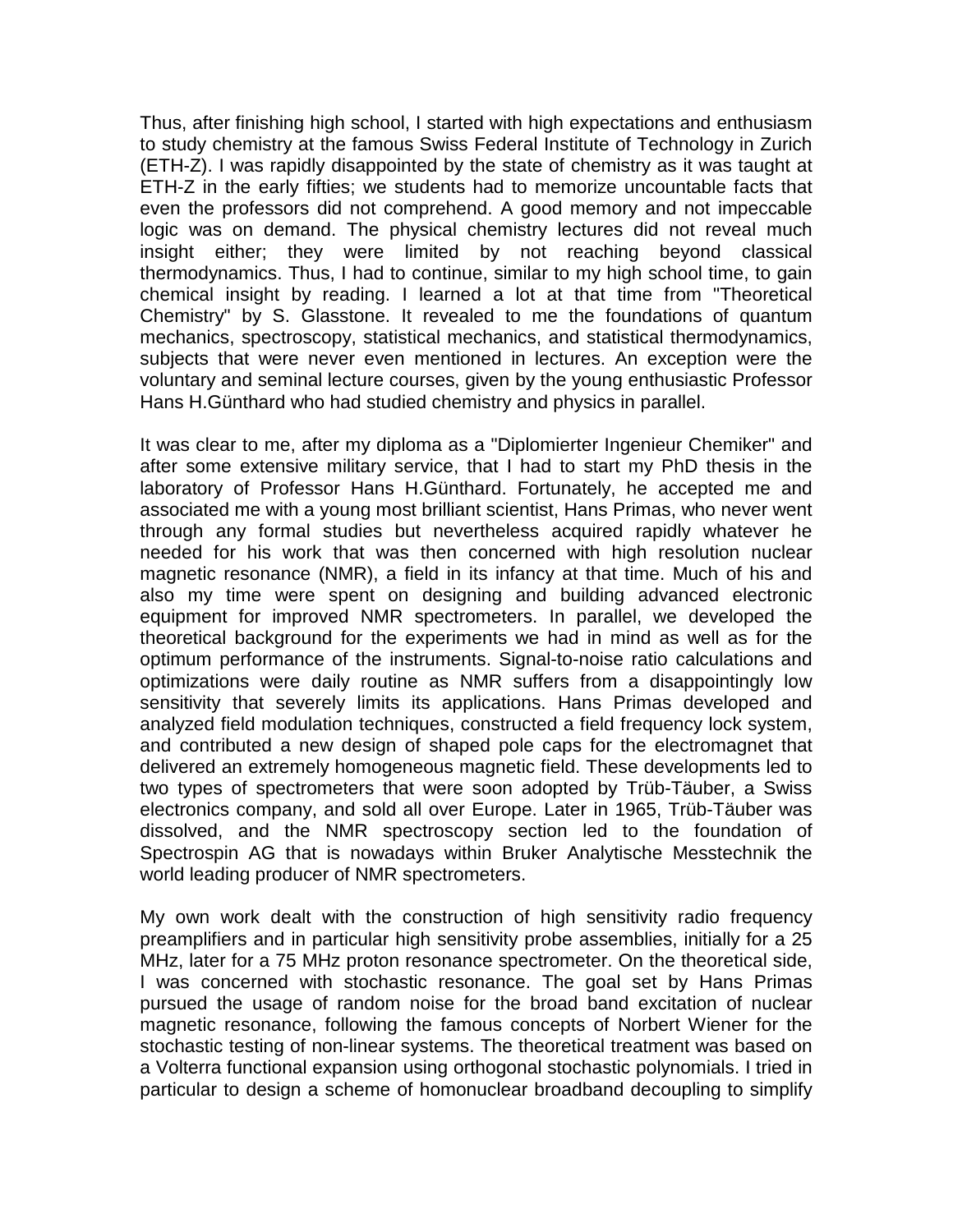proton resonance spectra. By applying a stochastic sequence with a shaped power spectral density that has a dip at the observation frequency, all extraneous protons should be decoupled without perturbing the observed proton spin. The theoretical difficulties boiled down to the computation of the spin response to non-white noise. Experiments were not pursued at that time as we did not believe in the usefulness of the concept anyway. And in 1962, I finished my thesis with a feeling like an artist balancing on a high rope without any interested spectators.

In a mental state of disappointment, I decided to leave the university ivory tower forever and tried to find an industrial job in the United States in the hope to making valuable contributions to society. Among numerous offers, I decided for Varian Associates in Palo Alto where famous scientists, like Weston A. Anderson, Ray Freeman, Jim Hyde, Martin Packard, and Harry Weaver, were working along similar lines as we did in Zürich, but with a clear commercial goal in mind. This attracted my interest, hoping to find some motivation for my own work. And indeed, I was extremely lucky. Weston Anderson was on his way to invent Fourier transform spectroscopy in order to improve the sensitivity of NMR by parallel data acquisition. After his involvement in the development of a cute mechanical device, his "wheel of fortune", to generate and detect several frequencies in parallel, he proposed to me in 1964 to try a pulse excitation experiment that indeed led to Fourier transform (FT) NMR as we know it today. The first successful experiments were done in summer 1964 while Weston Anderson was abroad on an extensive business trip. In this work I could take advantage of my knowledge in system theory gained during my studies with Primas and Günthard. The response to our invention was however meager. The paper that described our achievements was rejected twice by the Journal of Chemical Physics to be finally accepted and published in the Review of Scientific Instruments. Varian also resisted building a spectrometer that incorporated the novel Fourier transform concept. It took many years before in the competitive company Bruker Analytische Messtechnik in Germany and Switzerland Tony Keller and his coworkers demonstrated in 1969 for the first time a commercial FT NMR spectrometer to the great amazement of Varian that had the patent rights on the invention.

Still at Varian, I was further extending my earlier work on stochastic resonance with the introduction of heteronuclear broadband decoupling by noise irradiation, the "noise decoupling" that led to a rapid development of carbon-13 spectroscopy. It has been replaced later by the more efficient multiple pulse schemes of Malcolm H. Levitt and Ray Freeman using composite pulses.

Of major importance for the success of more advanced experiments and measurement techniques in NMR was the availability of small laboratory computers that could be hooked up directly to the spectrometer. During my last years at Varian (1966-68), we developed numerous computer applications in spectroscopy for automated experiments and improved data processing.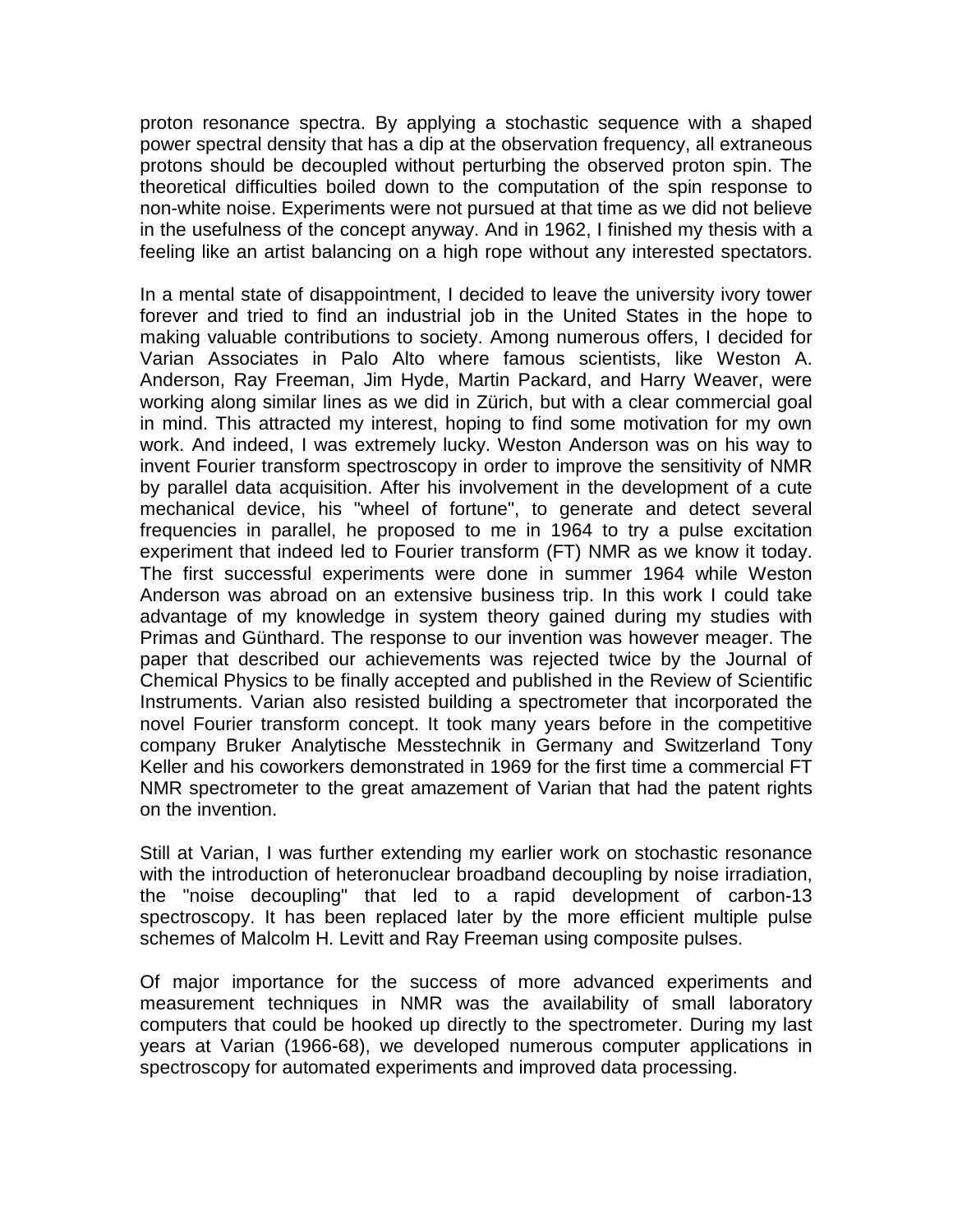In 1968 I returned, after an extensive trip through Asia, to Switzerland. A brief visit to Nepal started my insatiable love for Asian art. My main interest developed towards collecting, analyzing, and conserving Tibetan scroll paintings, the socalled thangkas, a unique and fascinating form of religious art with its own strict rules and nevertheless incorporating an incredible exuberance of creativity.

Back in Switzerland, I had a chance to take over the lead of the abandoned NMR research group at the Laboratorium für Physikalische Chemie of ETH-Z after Professor Primas turned his interests more towards theoretical chemistry. The restart in the "old" institute turned out to be a disaster. The missing support in many respects led to very low efficiency and soon to a nervous break-down. Despite the lack of up-to-date instrumentation, I continued do or die to work on methodological improvements of time-domain NMR with repetitive pulse experiments and Fourier double resonance. In addition, we performed the first pulsed time-domain chemically-induced dynamic nuclear polarization (CIDNP) experiments. We developed at that time also stochastic resonance as an alternative to pulse FT spectroscopy employing binary pseudo-random noise sequences for broadband excitation, correlating input and output noise. Similar work was done simultaneously by Prof. Reinhold Kaiser at the University of New Brunswick.

The next fortunate event occurred in 1971 when my first graduate student, Thomas Baumann, visited the Ampere Summer School in Basko Polje, Yugoslavia, where Professor Jean Jeener proposed a simple two-pulse sequence that produces, after two-dimensional Fourier transformation, a twodimensional (2D) spectrum. In the course of time, we recognized the importance and universality of his proposal. In my group, Enrico Bartholdi performed at first some analytical calculations to explore the potential features of 2D experiments. Finally in the summer of 1974, we tried our first experiments in desperate need of results to be presented at the VIth International Conference on Magnetic Resonance in Biological Systems, Kandersteg, 1974.

At the same time, it occurred to me that the 2D spectroscopy principle could also be applied to NMR imaging, previously proposed by Paul Lauterbur. This led then to the invention of Fourier imaging on which forms the basis of the most popular spin-warp imaging technique. The first experiments were done successfully by Anil Kumar and Dieter Welti.

From then on, the development of multi-dimensional spectroscopy went very fast, inside and outside of our research group. Prof. John S. Waugh extended it for applications to solid state NMR, and the research group of Prof. Ray Freeman, particularly Geoffrey Bodenhausen, contributed some of the first heteronuclear experiments. We started 1976 an intense collaboration, lasting for 10 years, with Professor Kurt Wüthrich of ETH-Z to develop applications of 2D spectroscopy in molecular biology. He and his research group have been responsible for most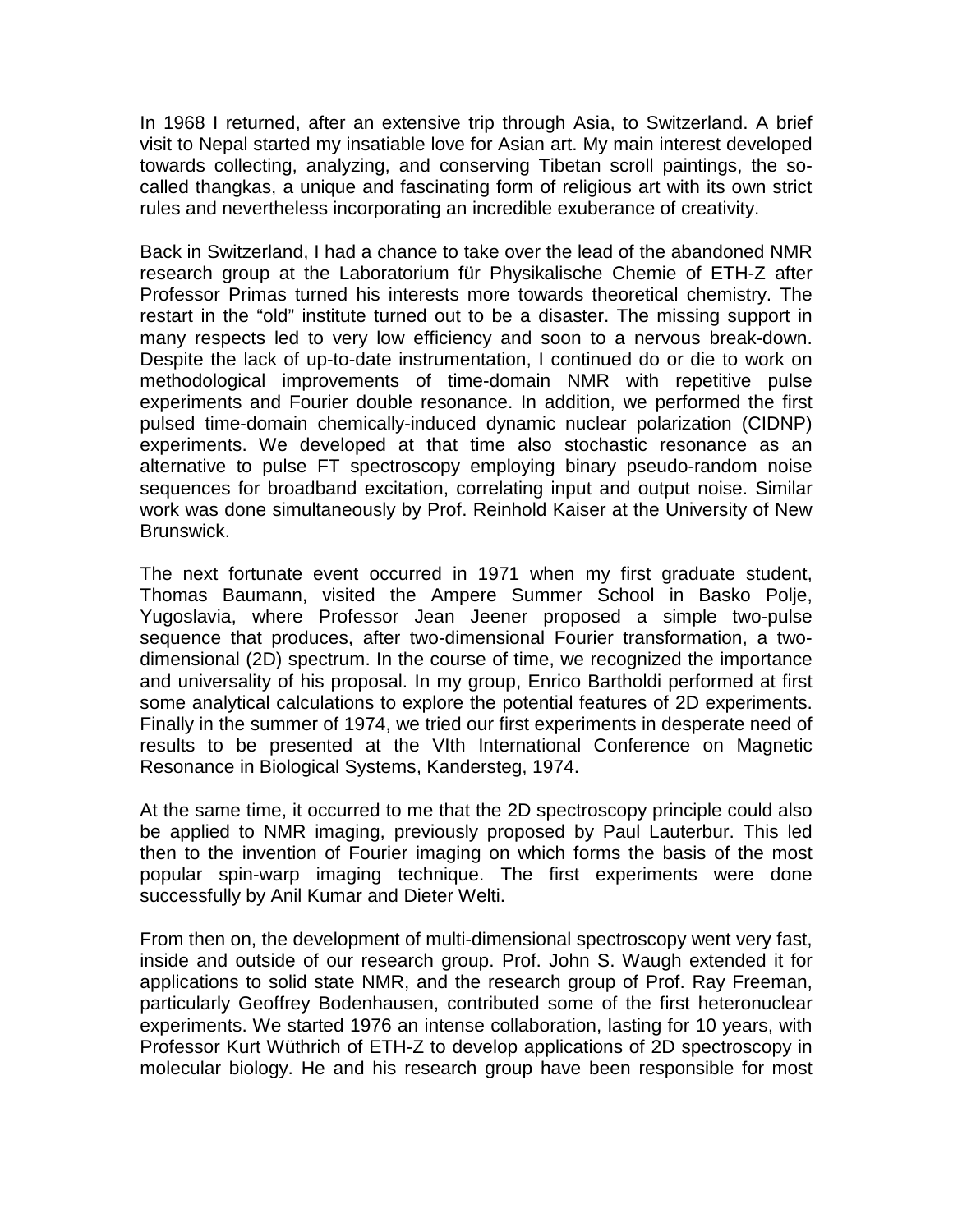essential innovations that enabled the determination of the three-dimensional structure of biomolecules in solution.

During the following years, a large number of ingenious coworkers, in particular Geoffrey Bodenhausen, Lukas Braunschweiler, Christian Griesinger, Anil Kumar, Malcolm H. Levitt, Slobodan Macura, Luciano Müller, Ole W. Sørensen, and Alexander Wokaun, contributed numerous modifications of the basic 2D spectroscopy concept, such as relay-type coherence transfer, multiple quantum filtering, multiple quantum spectroscopy, total correlation spectroscopy, exclusive correlation spectroscopy, accordion spectroscopy, spy experiments, threedimensional spectroscopy, and many more. In parallel, numerous other research groups extended the NMR arsenal by an even larger number of innovative methods.

Besides these activities in high resolution NMR, we always had a research program in solid state NMR going, aiming at methodological developments, such as improved 2D spectroscopy techniques and measurements of spin diffusion, and applications to specific classes of systems such as one-dimensional organic conductors, polymer blends, and studying dynamics in hydrogen-bonded carboxylic acids. The collaboration with Thomas Baumann, Pablo Caravatti, Federico Graf, Max Linder, Beat H. Meier, Rolf Meyer, Thierry Schaffhauser, Armin Stöckli, and Dieter Suter was seminal in this domain.

Later I had also the pleasure to closely collaborate with Prof. Arthur Schweiger, an extremely innovative EPR spectroscopist, in the development of pulsed EPR and ENDOR techniques. This turned out to be an especially challenging field due to the inherent experimental difficulties at higher frequencies. Many ways to overcome these problems were explored.

In the later years of my professional career, more and more of my time became absorbed by administrative work for the research council of ETH-Z for which I served as its president. I recognized that teaching and research institutions vitally depend on the involvement of active scientists in management functions, and I did not want to cop out of these additional responsibilities.

In 1991, I was selected, quite unexpectedly, for the Nobel Prize in chemistry. Still today, 19 years later, I have often difficulties to understand the committee's decision. So many alternative and equally convincing choices have been coming to my mind. Already sitting on October 16, 1991, in a Panam plane flying from Moscow to New York, after the captain announced quite unexpectedly the prize winning to me, I started to question the rather arbitrary decision. - And I felt so sorry for my colleagues and friends who missed another well deserved chance.

After my coming back to Zürich, I continued my professional and private life without major changes. I continued to preside over the ETH Research Council; I still had to absolve my regular military service; I led my research group as before.